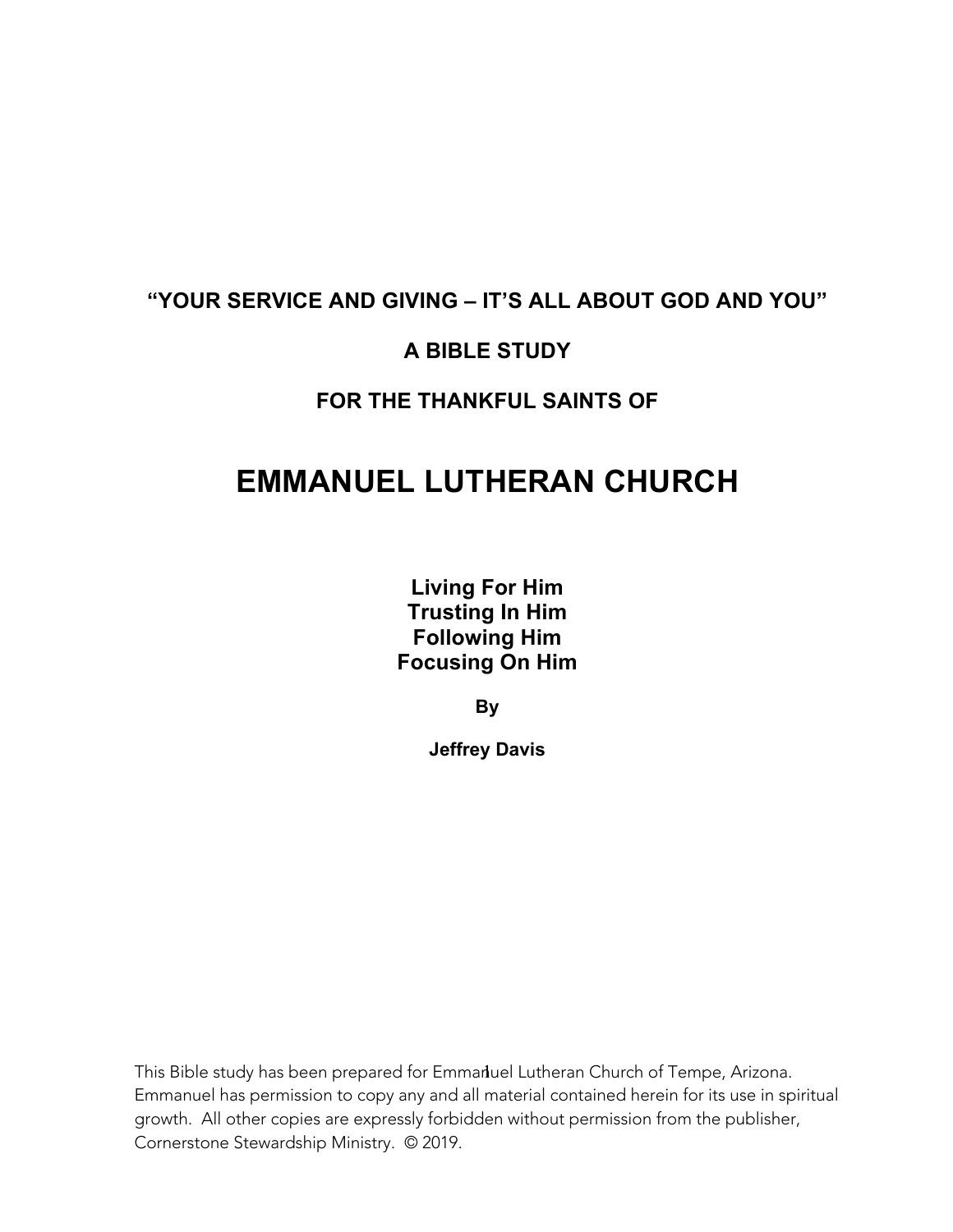### **LIVING FOR HIM Romans 12:1 – 2**

How do you view God in your relationship with Him? This will determine how you see your purpose in life. Your Christian faith is based upon a relationship that was initiated and sought by a perfect partner, Jesus. Our entire lives ought to have purpose and meaning that centers on knowing God and what He has done for you and me. Yes, living for Jesus gives meaning and purpose for our daily lives and our faith.

### **PART I - SACRIFICES**

**Therefore, I urge you, brothers, in view of God's mercy, to offer your bodies as living sacrifices, holy and pleasing to God – this is your spiritual act of worship. Romans 12: 1** 

1. Paul in these verses indicates the primary motivation for our Christian faith and life. Identify the key motivational phrase from verse 1. Explain why it is so important for every believer to understand this motivation.

2. Stewardship has been defined as everything we believers do to thank God for what He has done for us. Explain the connection between our acts of stewardship and the motivation given in verse 1.

3. There is a striking difference between sacrifices of the Old Testament and the type of New Testament sacrifice Paul is describing. Complete the table below comparing these two types of sacrifices.

|                                          | O. T. Sacrifice | <b>N.T. Sacrifice</b> |
|------------------------------------------|-----------------|-----------------------|
| How the "sacrifices" arrive at the altar |                 |                       |
| Describe the "sacrifices" life status    |                 |                       |
| Who owns the sacrifice                   |                 |                       |
| Other comparisons:                       |                 |                       |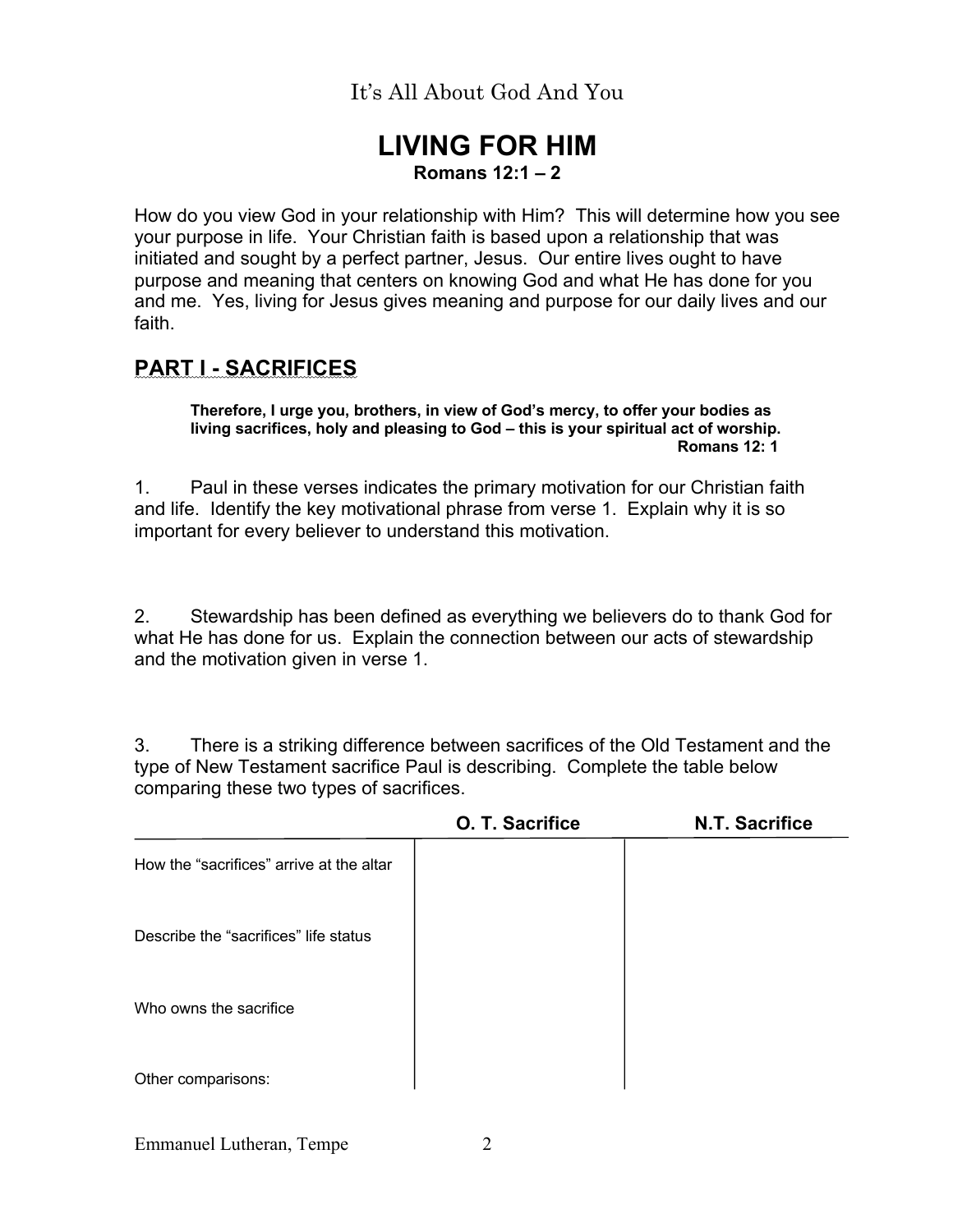4. Some of the more common "sacrifices" for the 21<sup>st</sup> Century Christian are listed below. How can these acts become routine and repetitive?

Sunday worship giving an offering service to others

5. Since the Old Testament people were told what, how and when to perform a sacrifice, it may have been very common to turn it into a ritualistic activity. Repeating the same actions over and over can became routine and repetitive. Paul paints an entirely different picture when he describes the New Testament sacrificial actions as a "spiritual act." Evaluate this description using the following words:

heart think want

With your group share how the Holy Spirit has helped you to make the above sacrifices a living, spiritual act of worship as you live for Jesus.

6. Our acts of service are living acts, not like the Old Testament dead ones that were consumed. Discuss the significance of being sacrifices that are becoming healthier and stronger through our obedient service to God.

### **PART II - TRANSFORMATION**

**Do not conform any longer to the pattern of this world, but be transformed by the renewing of your mind. Then you will be able to test and approve what God's will is – his good, pleasing and perfect will. Romans 12:2 Romans 12:2** 

7. There are many people in the church who do not get the message and therefore do not change the way they think. They follow the world's pattern and go their own way. Even in their better moments they try to conform by earning favor with God by buying into his graces. But Paul introduces the gospel imperative, *be transformed*, which indicates a continuing action. Describe what that suggests to you about the Christian's faith and life.

8. Your transformation takes place by the *renewing of your mind*. How does this renewing happen (think of where we find the will of God)?

9. A transformation entails making changes. Analyze why our flesh often fights against or resists spiritual change. What are some examples of this in our lives?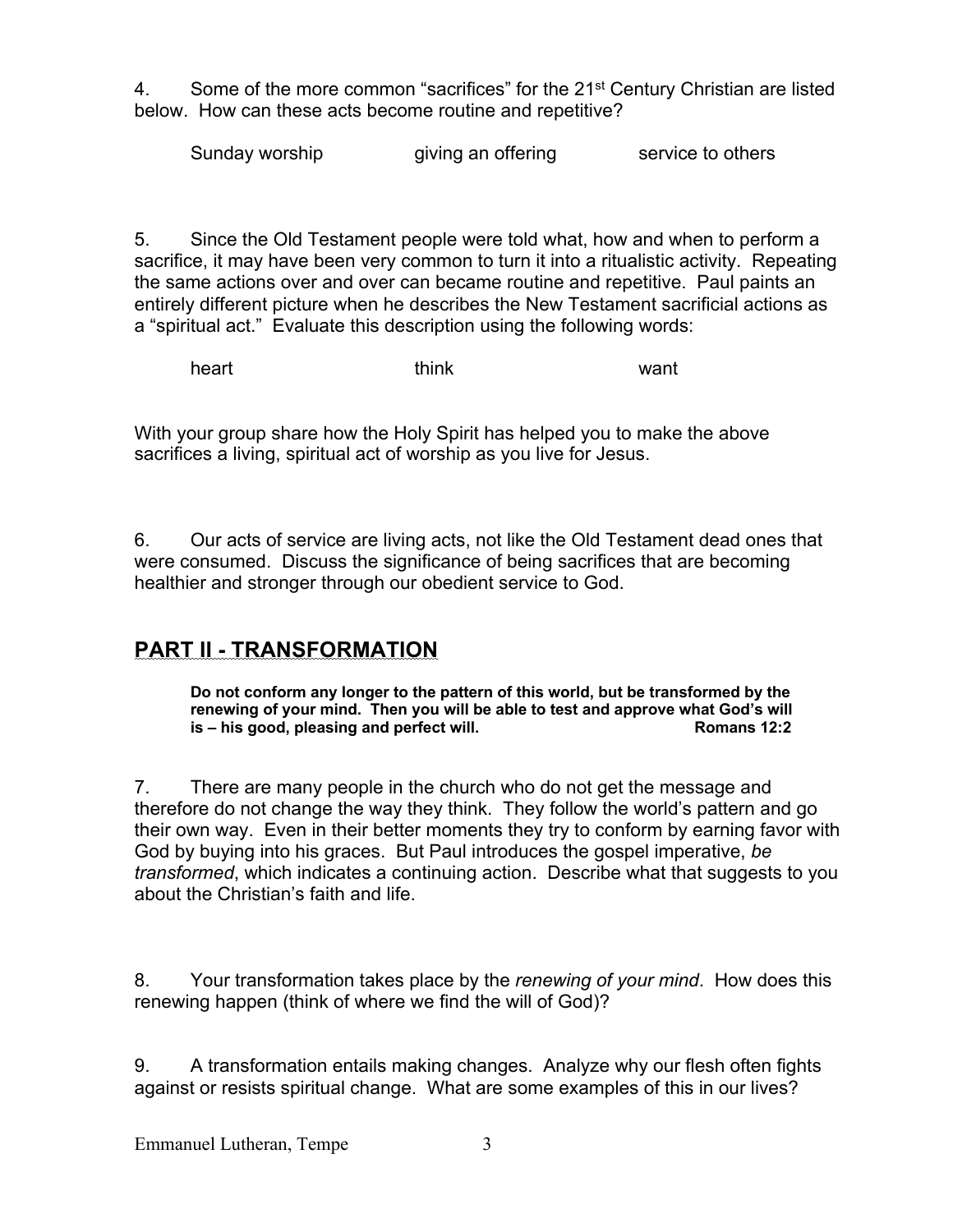10. One of the most difficult changes for the disciple of Jesus to make is the change of the pocketbook. Our sinful flesh tells us not to give a generous amount back to the Lord. Paul, when he wrote to the Corinthians, advised just the opposite.

#### **"Remember this: Whoever sows sparingly will also reap sparingly, and whoever sows generously will also reap generously." 2 Corinthians 9:6**

Explain how a farmer understands the meaning of sowing and reaping sparingly versus sowing and reaping generously. How is this related to the subject of giving for the thankful giver?

11. Why do some people find it easier to simply restructure and settle for a cosmetic approach (surface) rather than changing inside spiritually?

### **PART III - REFLECTION**

#### 12. **PERSONAL REFLECTION**

a. Pinpoint two obstacles that are hindering your relationship with Jesus.

b. Make a plan to eliminate those obstacles. Partner up with a close friend who will hold you accountable, share the plan with him/her asking them to support you and your plan, and pray for God's direction and support.

### 13. **COMMUNITY OF FAITH REFLECTION**

a. Identify an attitude within our congregation that, if "transformed," would greatly enrich the spiritual growth of every one of our members.

b. Identify a tradition or practice within our congregation that, if "transformed", would dramatically impact the Christian faith and life of every congregational member.

c. Create a list of three blessings that our congregation might experience as each individual sees his/her spiritual life grow and flourish.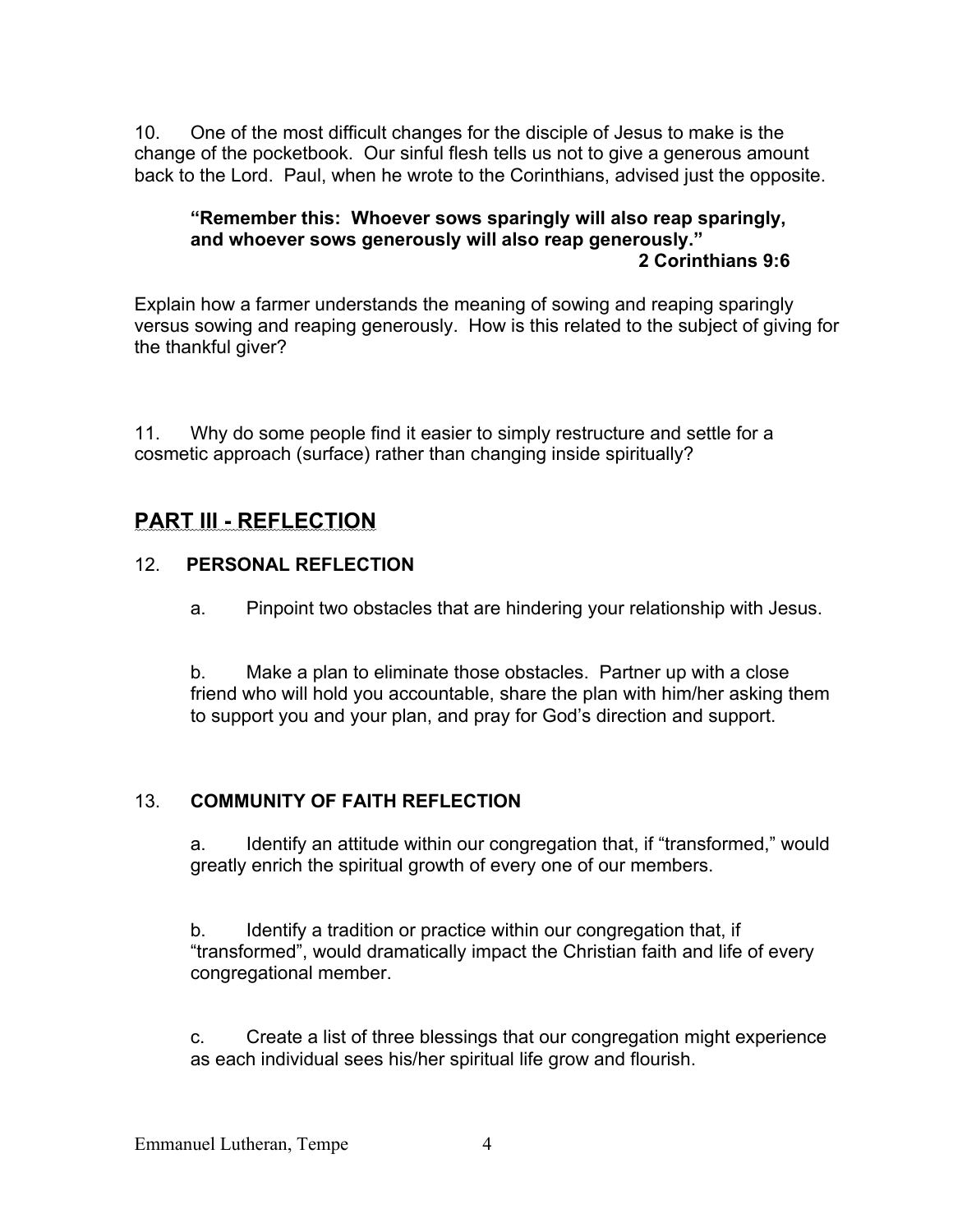### **TRUSTING IN HIM Deuteronomy 30: 11 – 20**

God gives the Christian choices. We can trust Him or worry and doubt. We can obey Christ or disobey. Today's study reminds us that we have a choice between life and death, blessings and curses. We can be guided by spiritual values or attach ourselves to the physical and materials things of this world. Yes, trusting in Jesus gives meaning and purpose for our daily lives and our faith.

### **PART I - OBEYING**

<sup>11</sup>**Now what I am commanding you today is not too difficult for you or beyond your reach.** <sup>12</sup>**It is not up in heaven, so that you have to ask, "Who will ascend into heaven to get it and proclaim it to us so we may obey it?"** <sup>13</sup>**Nor is it beyond the sea, so that you have to ask, "Who will cross the sea to get it and proclaim it to us so we may obey it?"** <sup>14</sup>**No, the word is very near you; it is in your mouth and in your heart so you may obey it. Deuteronomy 30: 11 – 14** 

1. Moses declares to the Children of Israel that understanding, believing and accepting the covenant was not beyond them. Analyze why he uses the heaven and the sea analogy to explain this.

2. The word was "very near" the Children of Israel. How is it near us as well? How is it possible to make it far away from us?

3. How can these verses support and encourage us to commit ourselves to be lifelong Bible students?

4. When God's Word is read and studied, His will is shared. This gives the Christian assurance and confidence to face and overcome fears. How can this help us as we are challenged in our stewardship lives?

### **PART II - CHOICES**

<sup>15</sup>**See, I set before you today life and prosperity, death and destruction.** <sup>16</sup>**For I command you today to love the LORD your God, to walk in his ways, and to keep his commands, decrees and laws; then you will live and increase, and the LORD your God will bless you in the land you are entering to possess.** <sup>17</sup>**But if your heart turns away and you are not obedient, and if you are drawn away to bow**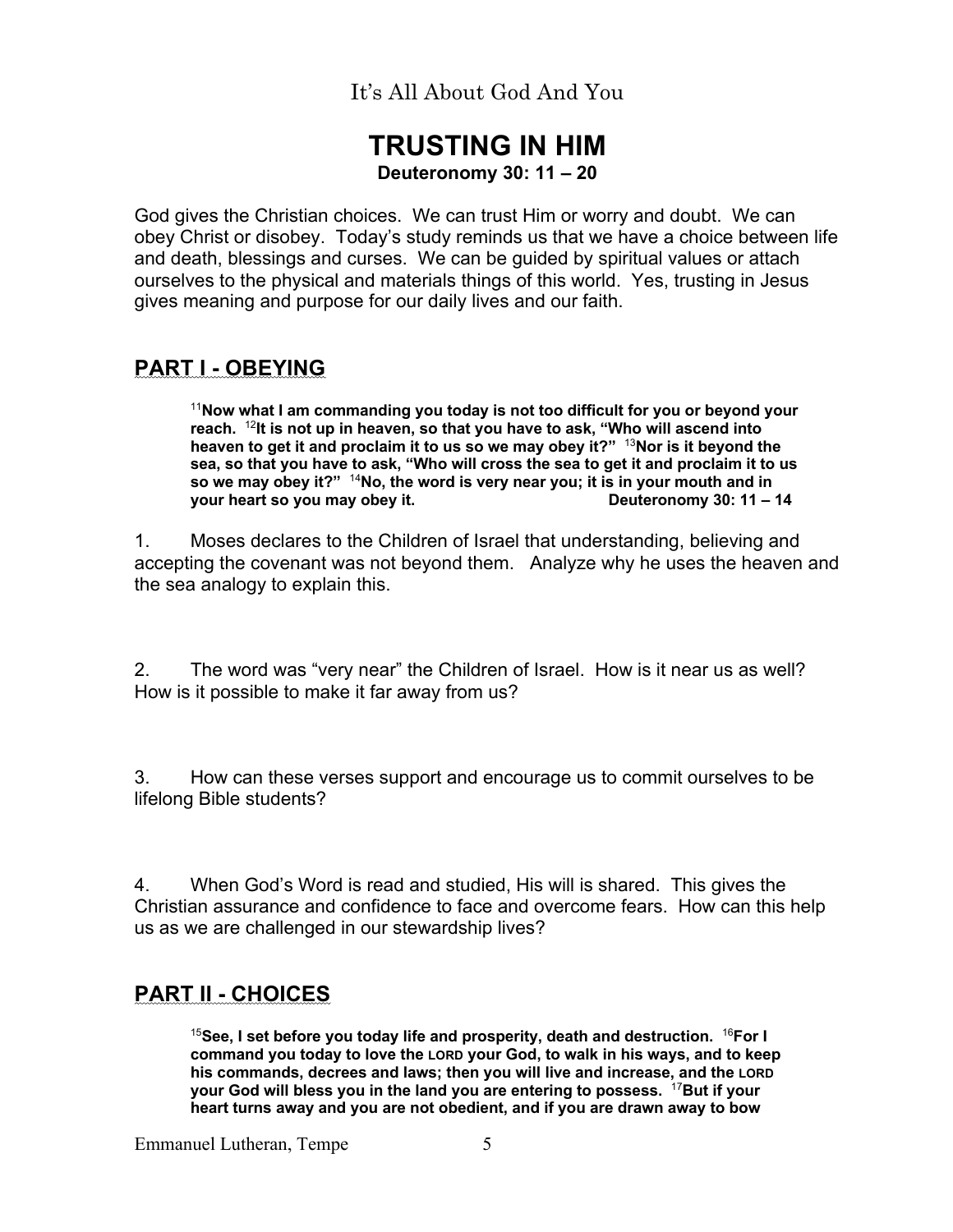**down to other gods and worship them,** <sup>18</sup>**I declare to you this day that you will certainly be destroyed. You will not live long in the land you are crossing the Jordan to enter and possess. Deuteronomy 30: 15 – 18**

5. In the opening verse Moses focuses on two alternatives. In what ways are these shocking choices?

6. Under each heading use words from the above verses to describe how each can be achieved. Under "Results," describe the promise God makes for each choice.

| <b>Life and Prosperity</b> | <b>Death and Destruction</b> |  |
|----------------------------|------------------------------|--|
|                            |                              |  |
|                            |                              |  |
|                            |                              |  |
|                            |                              |  |
| <b>RESULTS OF CHOICE</b>   |                              |  |
|                            |                              |  |
|                            |                              |  |

7. There are a variety of ways "to bow down to other gods." Discuss how the  $21^{st}$ Century Christian can bow down and worship the god of materialism.

### **PART III - DECISIONS**

<sup>19</sup>**This day I call heaven and earth as witnesses against you that I have set before you life and death, blessings and curses. Now choose life, so that you and your children may live and** <sup>20</sup>**that you may love the LORD your God, listen to his voice, and hold fast to him. For the LORD is your life, and he will give you many years in the land he swore to give to your fathers, Abraham, Isaac and Jacob. Deuteronomy 30: 19 – 20** 

8. Moses gives encouragement to choose life and make the LORD our life. How does God become "our life"?

9. The Bible passage below is a description of some very generous Christian people, the Macedonians. Paul had not directed them to gather an offering for the church in Jerusalem, but they acted entirely on their own initiative. The eager desire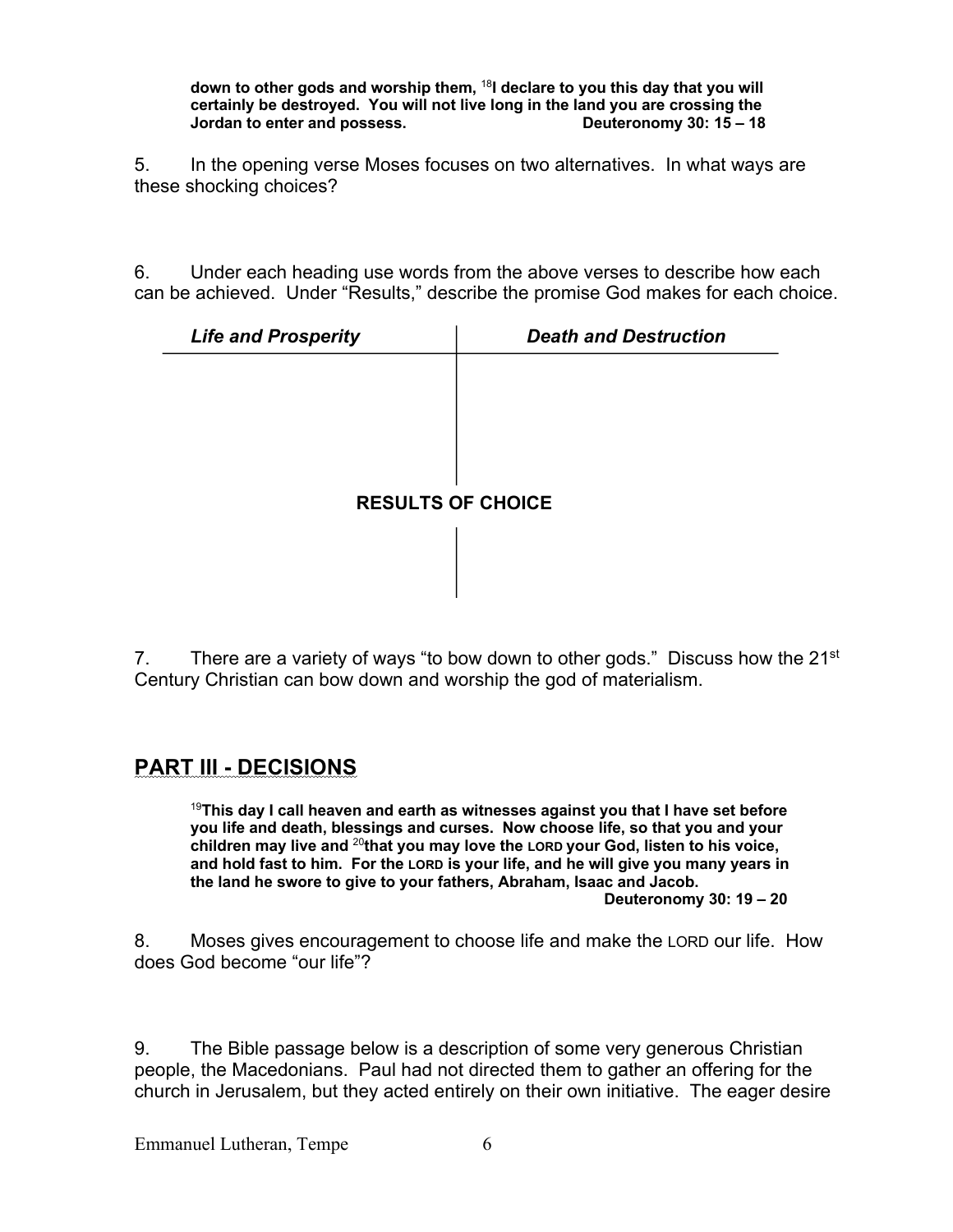of the Macedonians to participate in an offering was there because of the attitude of their hearts.

**Out of the most severe trial, their overflowing joy and their extreme poverty welled up in rich generosity. For I testify that they gave as much as they were able, and even beyond their ability. Entirely on their own, they urgently pleaded with us for the privilege of sharing in this service to the saints. And they did not do as we expected, but they gave themselves first to the Lord and then to us in keeping with God's will. II Corinthians 8: 2 – 5** 

From the verses identify characteristics of those thankful hearts. Assess how these characteristics came about and grew in their hearts.

| a) | $\mathsf{c})$ |
|----|---------------|
| b) | d)            |

10. Discuss some problems that are created when Christians make salaries, homes, cars or other possessions their life or their purpose for existence. Include in the discussion how you know someone is worshipping this god of materialism.

# **PART IV - REFLECTION**

### 11. **PERSONAL REFLECTION**

Identify some priorities in your life that have sneaked up and passed God. On a full piece of paper, draw four columns. Write the misplaced priorities in the far left column. In column two write two or three phrases describing how the misplaced priorities have received too much emphasis in your heart and mind. In column three describe why God gave you that life blessing. And finally, in the fourth column answer this question: How can I show my trust in God through it.

### 12. **COMMUNITY OF FAITH REFLECTION**

a. Why is it extremely important that every member of our congregation know and obey God's Word, "Now choose life, so that you and your children may live" (Deut 30: 19b)?

b. Create a list of three blessings that our congregation might experience as each individual sees a change in priorities in their life by putting Jesus first.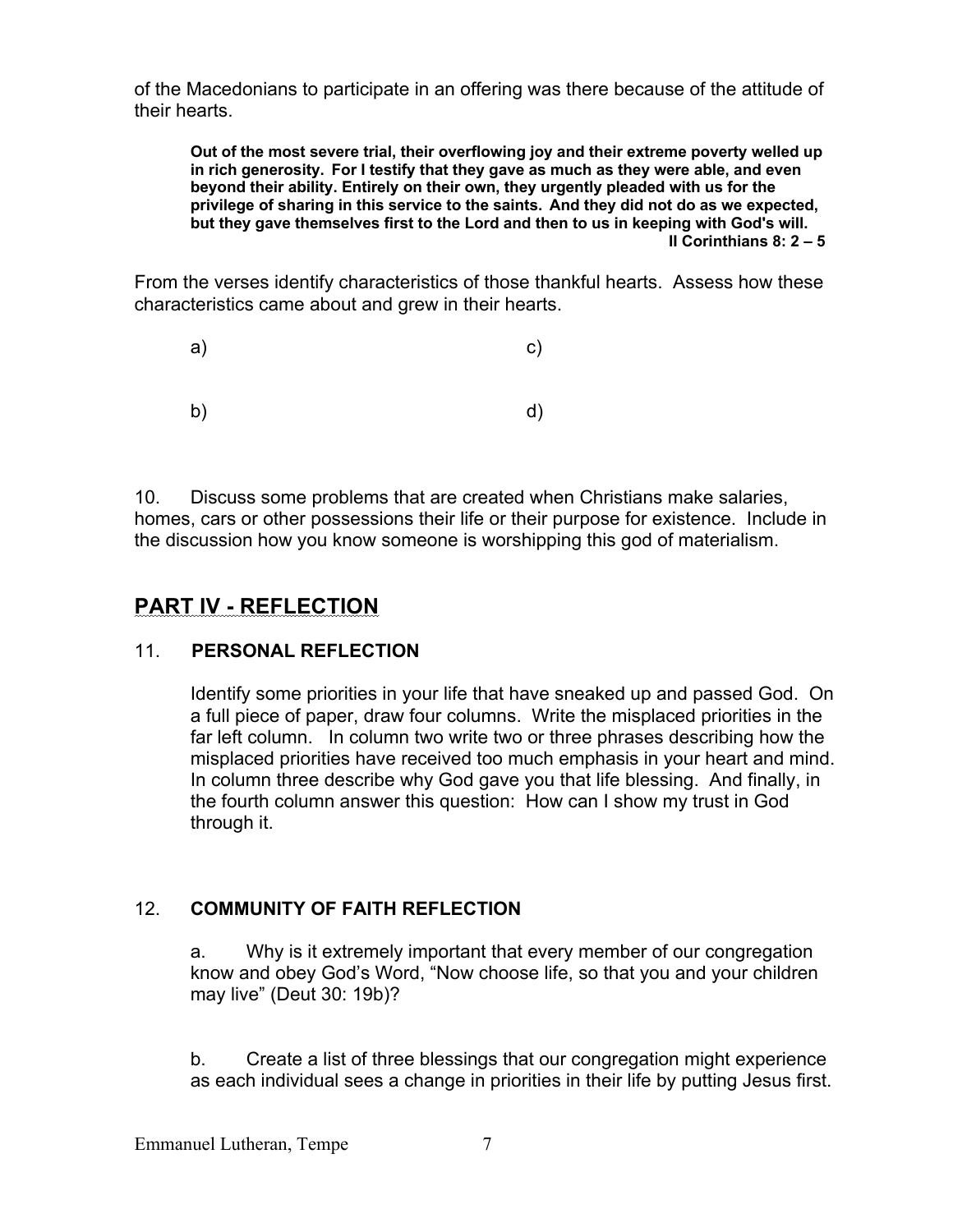### **FOLLOWING HIM Joshua 1:6 – 11**

When the Lord prepared the Children of Israel to enter the Promised Land, he took special pains to impress upon them that their wise and powerful God was still in control. This group of people witnessed many miraculous events that gave further testimony to his always true promises. God's commitment of grace remains our comfort and encouragement even as we struggle with decisions and challenges of living in this world. Today's study will inspire you to continue following your God until you reach your final destination, life eternal in heaven.

# **PART I – HEARING & TRUSTING**

<sup>6</sup>**"Be strong and courageous, because you will lead these people to inherit the land I swore to their forefathers to give them.** <sup>7</sup>**Be strong and very courageous. Be careful to obey all the law my servant Moses gave you; do not turn from it to the right or to the left, that you may be successful wherever you go.** <sup>8</sup>**Do not let this Book of the Law depart from your youth; meditate on it day an night, so that you may be careful to do everything written in it. Then you will be prosperous and successful.** <sup>9</sup>**Have I not commanded you? Be strong and courageous. Do not be terrified; do not be discouraged, for the LORD your God will be with you wherever you go."**

 **Joshua 1:6 – 9** 

1. These words followed the death of Moses and were spoken in some form to Joshua, son of Nun. God chose Joshua as the new leader for his people. Summarize the events that occurred between the time the Children of Israel crossed the Red Sea and these words which were spoken to Joshua.

2. If we were Joshua, list some concerns we might have about leading Israel.

3. Three times God boosted Joshua's faith by urging him to "be strong and courageous." Underline this phrase each time it occurs in the above verses. This repetition is both striking and significant. Analyze why God used this phrase three times within four verses.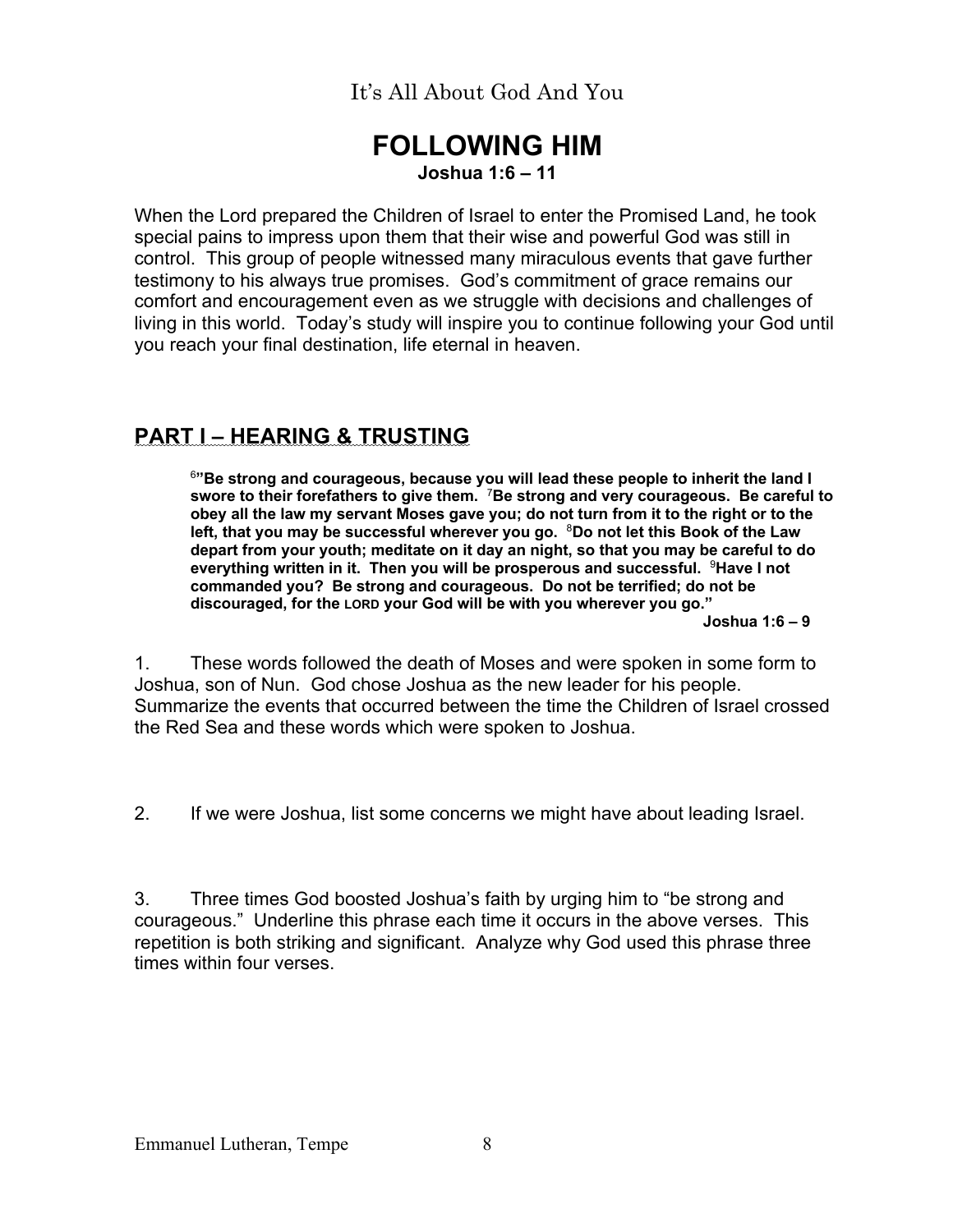4. Another way that God gives encouragement in these verses is to make use of "Do not" statements. Observe the following pattern on the left when God says:

|                                                                                                                                                          | Promise |
|----------------------------------------------------------------------------------------------------------------------------------------------------------|---------|
| "Do not $\dots$<br>turn from it (law) to the right or to the<br>left" (v. 7)                                                                             |         |
| let the Book of the Law depart from your<br>youth; meditate on it day and night,<br>so that you may be careful to do<br>everything written in it" (v. 8) |         |
| be terrified; do not be discouraged" (v. 9)                                                                                                              |         |

After each of the above crosses, write out the promise that correlates with each encouraging "do not."

### **PART II - FOLLOWING**

<sup>10</sup>**So Joshua ordered the officers of the people:** <sup>11</sup>**"Go through the camp and tell the people, 'Get your supplies ready. Three days from now you will cross the Jordan here to go in and take possession of the land the LORD your God is giving you for your own.'" Joshua 1: 10 – 11** 

5. How did Joshua demonstrate he trusted God and was willing to follow him?

6. Joshua helped the nation prepare to enter the Promised Land. Israel took with them supplies that they would need in the new land. We too plan to enter a promised land, heaven, but will not take anything with us. Jesus gave some insightful instructions as we "prepare" to enter His heaven.

**<sup>19</sup> "Do not store up for yourselves treasures on earth, where moth and rust destroy, and**  where thieves break in and steal. <sup>20</sup>But store up for yourselves treasures in heaven, where moth and rust do not destroy, and where thieves do not break in and steal. <sup>21</sup>For where your treasure is, there your heart will be also. Matthew 6: 19 - 21

With a partner respond to the following:

- a. List some "treasures on earth".
- b. Explain how we "store up …. treasures in heaven".
- c. Describe the connection between "treasure" and "heart" in v. 21.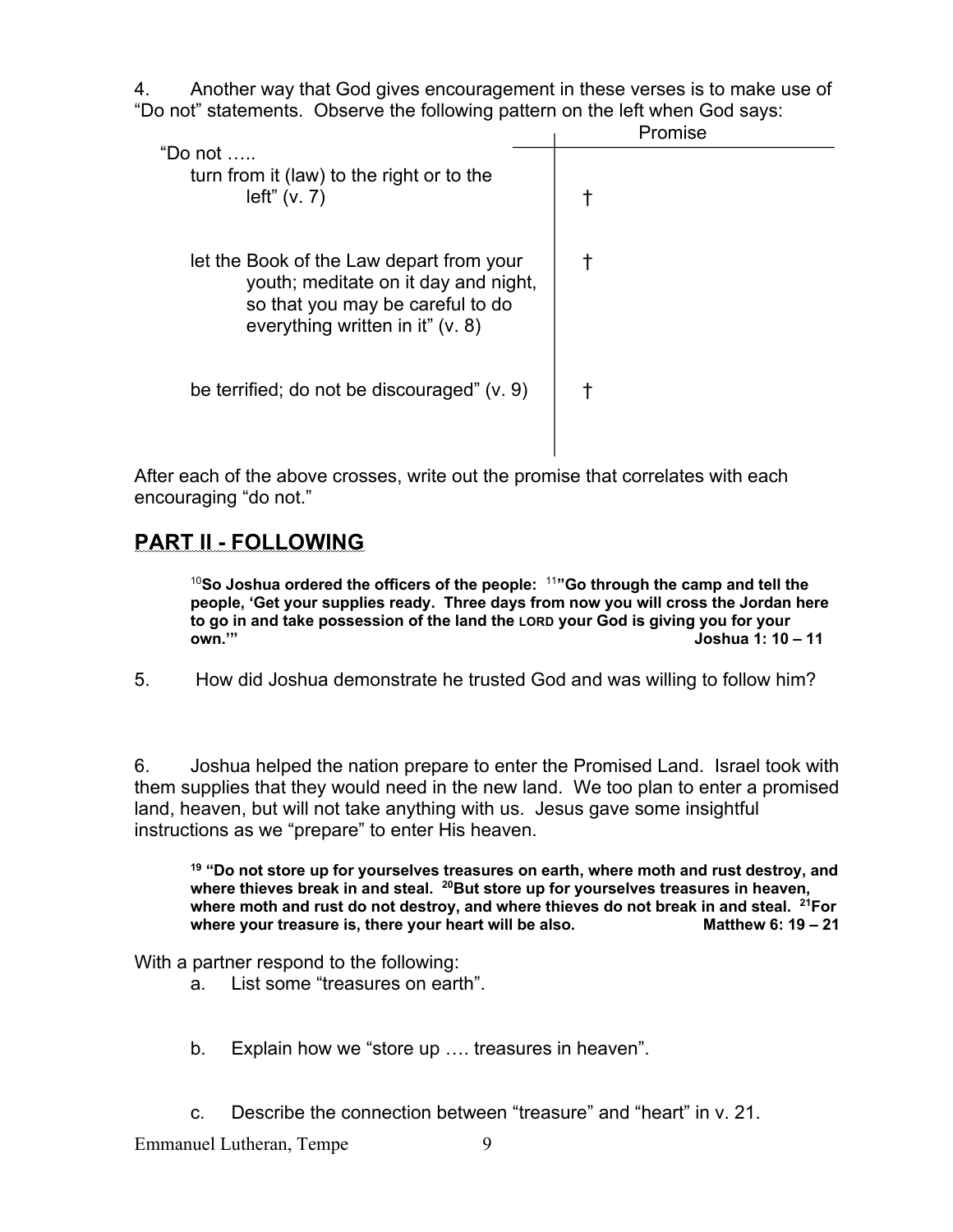# **PART III - REFLECTION**

#### 7. **PERSONAL REFLECTION**

a. To be firm in our faith, we need to hear God's uplifting words of encouragement again and again. From our discussion and the words of Joshua 1, share with a friend how these words, "be strong and courageous" build you up.

b. Many times followers of Jesus will lose their perspective and will forget God's encouraging words. Think of a time when an earthly challenge or major decision took precedence over storing up "treasures in heaven." If given that situation and opportunity again, how would you respond today? Why?

c. Choose a Scripture phrase or verse from today's lesson that gives you direction in meeting a challenge of today. Memorize it, so it is written on your heart. Write it down and place it in a prominent location (checkbook, cupboard door, bill location, computer screen, dresser top, etc.). Use it to give you a spiritual perspective during challenging or decision making times.

### 8. **COMMUNITY OF FAITH REFLECTION**

Jesus gave up everything and made us a very high priority in coming to this earth by living and dying a perfect life. Out of thanks for his atoning work, he made it very clear that following Him means that we give Him priority. Jesus encouraged his followers to continually ask, "Who and what comes first in our lives?" See Matt. 6:24 and Luke 14:33. This priority principle of Christ first in everything has a clear application to the way we plan our church activities, and how each one of us is involved in them.

a. Think of how our church would function if every member lived their lives following the priority of Jesus first. What would change and be different?

b. What can we do to help others place Jesus at a higher priority in their lives?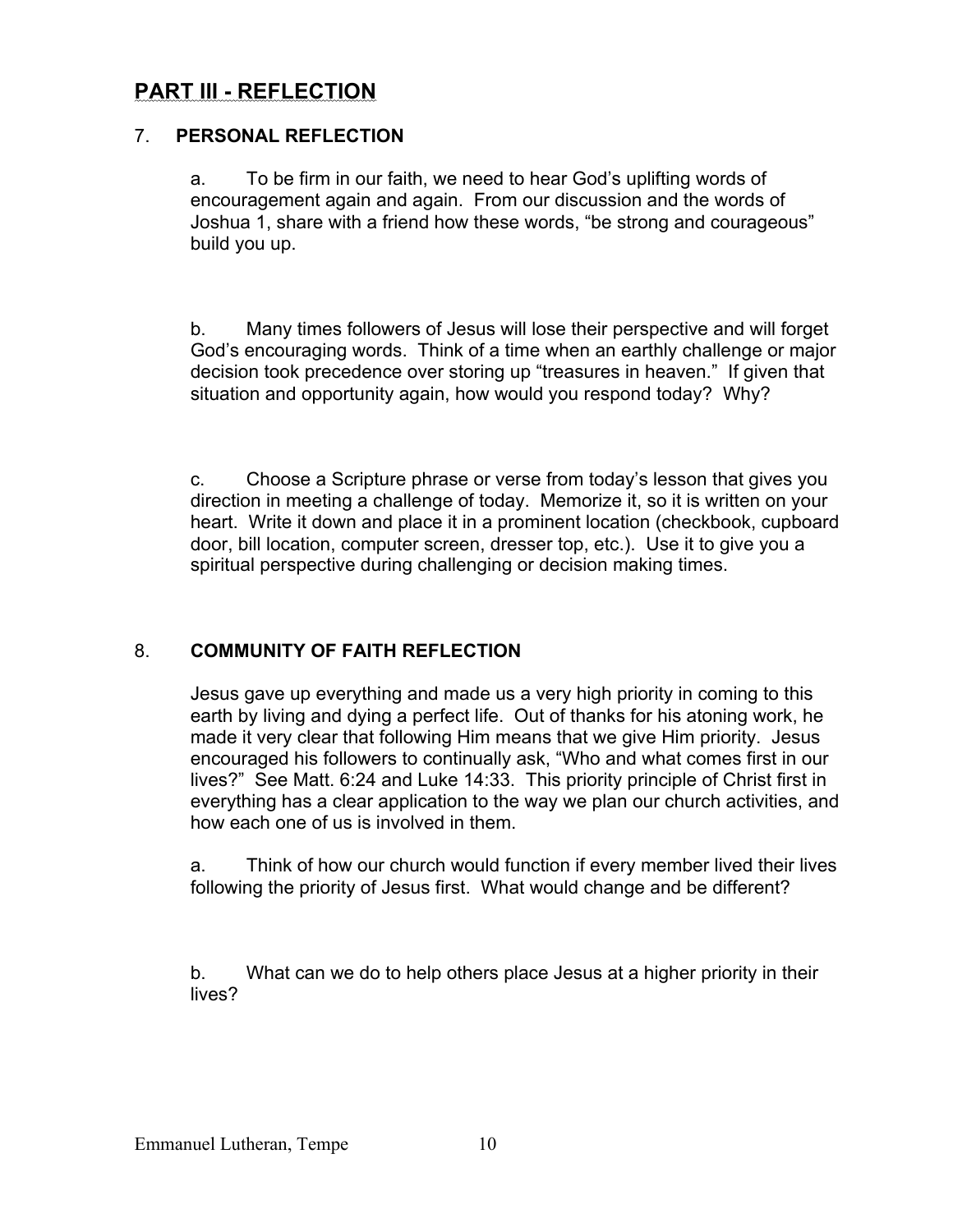# **FOCUSING ON HIM Mark 8: 22 – 25**

There are many things in our lives that compete with the love we have for Jesus. Family members, material possessions, money, jobs and a desire to get ahead in this world are just some of those things. The growing Christian is cognizant of this competition and desires to more closely follow Jesus in all things. Today's study is about a man who was able to see his Lord and maker, Jesus more clearly. Through his eyes we will see that Jesus is truly the Son of God. He is our true focus for this life and the next.

# **PART I - BELIEVING**

<sup>22</sup>**They came to Bethsaida, and some people brought a blind man and begged Jesus to touch him.** <sup>23</sup>**He took the blind man by the hand and led him outside the village. When he had spit on the man's eyes and put his hands on him, Jesus asked, "Do you see anything?"**

<sup>24</sup>**He looked up and said, "I see people; they look like trees walking around."** <sup>25</sup>**Once more Jesus put his hands on the man's eyes. Then his eyes were**  opened, his sight was restored, and he saw everything clearly. <sup>26</sup>Jesus sent him home,<br>saving. "Don't go into the village." saying, "Don't go into the village."

1. Jesus led the blind man outside the village in order to heal him. Analyze why Jesus did this.

2. Complete the graphic below to deepen your understanding of the blind man.



What do we know of him?

List other Bible characters who saw Jesus more clearly after a period of time.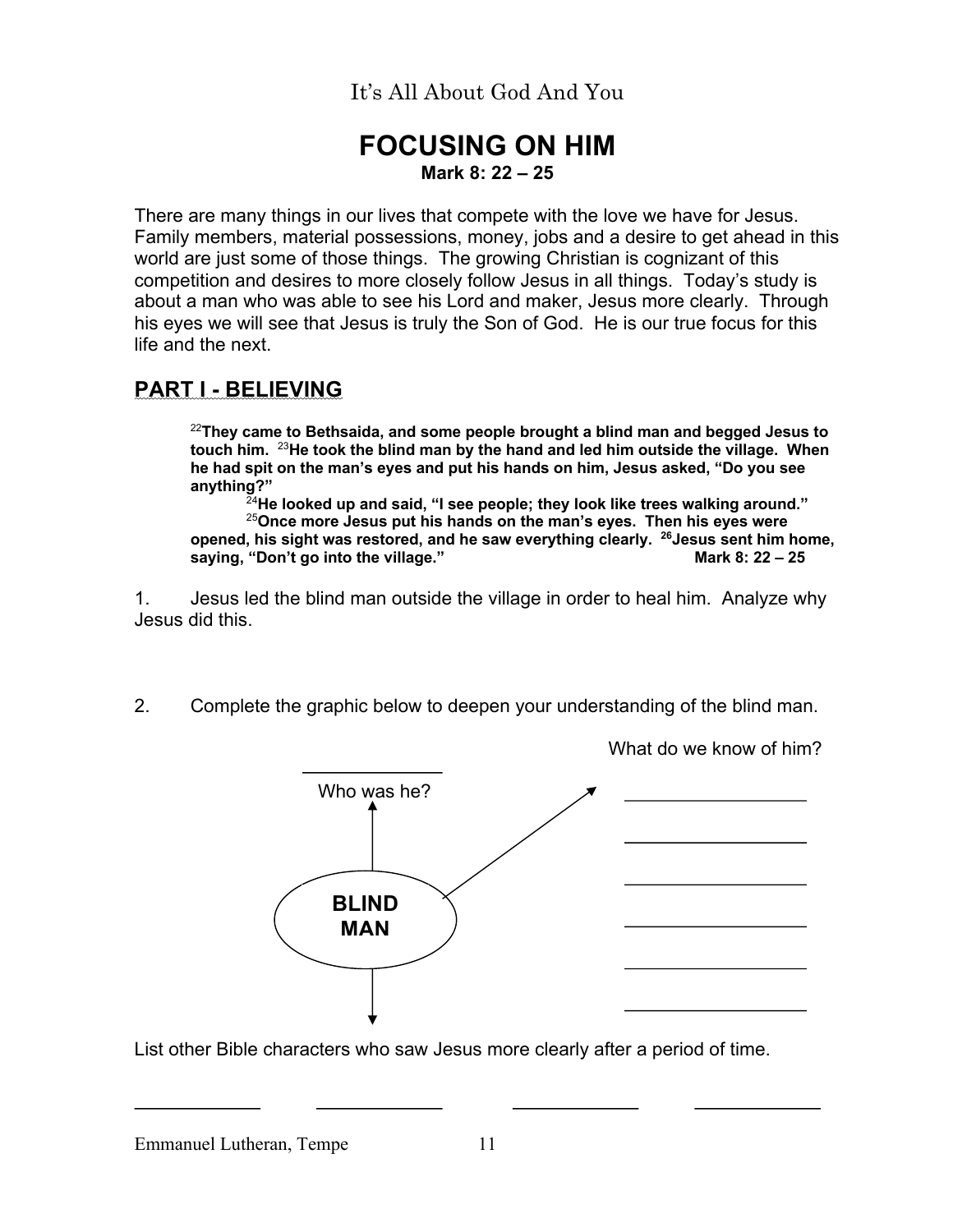3. Jesus obviously could have healed the blind man on the first attempt. However, he had a purpose in meeting the man's need by doing a two-stage miracle.

- a. Discuss what the blind man's needs may have been.
- b. Relating vv. 23 24 to spiritual vision, our sinful nature blurs the will and plan of God. We tend to distort some things by using human goals instead of God's goals. Name some of them.
- c. Are there Biblical truths about stewardship that many church members see only vaguely and therefore do not practice? How can they receive the miracle of "seeing them more clearly" and trusting on God to practice them?
- d. Sometimes we need a "two stage miracle" of having our eyes spiritually opened. Recall such an experience in your life.
- 4. Reread v. 25. How do Jesus' actions assure clear sight of God's plan for us?

### **PART II - FOCUSING**

5. <sup>22</sup>**But seek first his kingdom and his righteousness, and all these things will be given to you as well.** Matthew 6:33

What is the distorted view of this principle of giving which Christ taught? What is the correct view and how does it help the Christian to change from a leftover giver to a generous, firstfruit, proportionate giver?

6. 1And now, brothers, we want you to know about the **grace** that God has given the Macedonian churches. <sup>2</sup>Out of the most severe trial, their overflowing joy and their extreme<br>poverty welled up in rich generosity. poverty welled up in rich generosity.

7But just as you excel in everything …. See that you also excel in this **grace** of giving. II Corinthians 8: 7

8And God is able to make all **grace** abound to you, so that in all things at all times, having all that you need, you will abound in every good work. In Corinthians 9: 8

With a partner share your definition of the grace of giving.